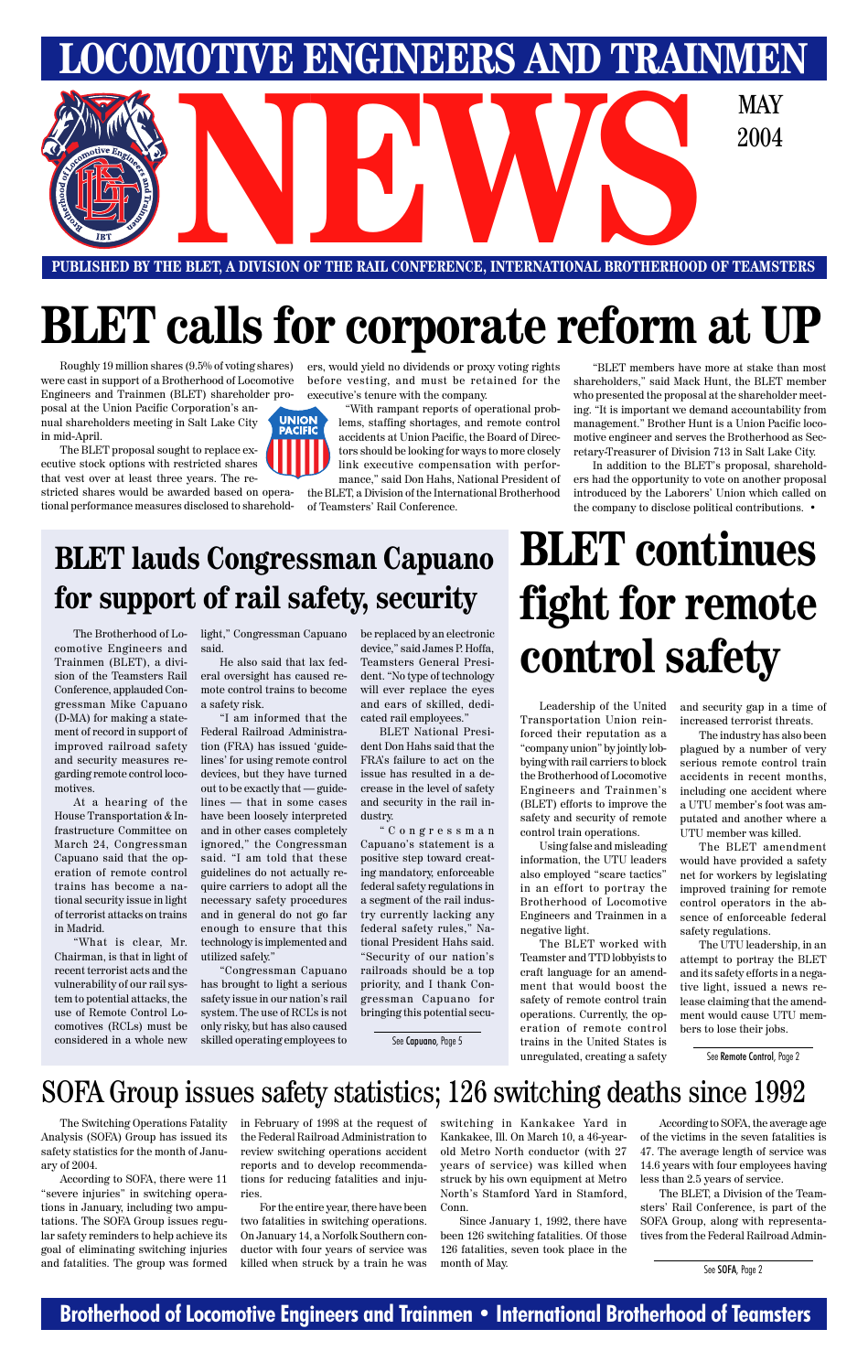# **BLET NEWS**

In reality, there is a dangerous shortage of rail workers throughout the United States, particularly locomotive engineers, trainmen and conductors. The Union Pacific Railroad just announced plans to hire nearly 4,000 new workers this year alone.

Intelligent rail workers were able to see through the UTU leadership's false claim that jobs were at risk as a result of the BLET amendment. It was just another case of the UTU leaders using scare tactics that insult the intelligence of their own members.

Before the BLET amendment was even introduced, BLET leaders knew it would be withdrawn. The original intent was to introduce the amendment and attach it to a transit spending bill in the U.S. House of Representatives. Leaders of the House Committee on Transportation and Infrastructure asked all legislators on the Committee to refrain from trying to attach any amendments to the bill because of its importance and the need to pass it quickly. As a result, more than 25 amendments were withdrawn, including the BLET amendment.

In other words, withdrawing the amendment had nothing to do with the efforts of the UTU.

Even though the amendment was never introduced, Congressman Mike Capuano (D-MA) agreed to read a statement into the record supporting the BLET's position on remote control. He criticized the Federal Railroad Administration for inaction, failure to enact enforceable safety regula-

tions, and the threat this oversight poses to rail safety and national security.

The UTU leadership's ef-

forts revealed something else To that each and every railroad March 23, 2004<br>
Continued from Page 1 employee should know. For years, many have referred to the UTU as the "company union." A few years ago, for example, when the railroad carriers wanted to implement remote control technology without enforceable safety regulations, they turned to the UTU — their old friend who comfortably resides in management's hip pocket.

> So earlier this week when word of the BLET amendment leaked, the UTU once again played the role of company lap dog. The UTU signed a joint letter with the Association of American Railroads opposing the BLET amendment. The joint UTU-AAR letter supported the status quo on remote control and was sent to leaders of the House Committee on Transportation and Infrastructure.

> A copy of the letter is available at right so members can see how the AAR and its lap dog union, the UTU, work together so comfortably. A portion of the letter reads, "Experience has shown that remote control is safer than conventional operations." It's unbelievable that UTU leaders would agree to this statement when their own members are being maimed and killed by remote control operations, but sadly, they did.

> In conclusion, the facts are clear: The UTU leadership claimed the BLET amendment would cause loss of jobs in an industry that needs to hire thousands of new workers, which is untrue. The UTU leadership claimed that the BLET amendment was withdrawn due to the UTU's political influence, which is untrue. And in the end, the UTU's leadership showed their true colors

#### Remote Control

The Honorable Don Young Chairman Committee on Transportation and Infrastructure U.S. House of Representatives 2165 Rayburn House Office Building Washington, D.C. 20515

Dear Chairman Young and Ranking Member Oberstar:

The Association of American Railroads (AAR) and the United Transportation Union (UTU) are writing in opposition to an amendment by Congressman Capuano that would effectively prohibit the use of remote controlled locomotives. The amendment is expected to be offered during markup of the TEA-LU reauthorization.

The Capuano amendment would do nothing to promote railroad safety. The amendment would have the opposite effect since remote control is safer than conventional operations. Experience has shown that remote control reduces yard accidents and injuries. Train accident rates in Canadian rail yards have been cut by almost half over the past decade where remote control has been used. U.S. railroads have also experienced a decline in accident and injury rates using remote control compared to conventional yard operations.

The Federal Railroad Administration (FRA) is closely monitoring the use of remote control technology. FRA regulations already govern the training of employees operating remote control devices as well as device inspection. Moreover, FRA Administrator Allan Rutter has stated, "Based on safety data gathered to date, there is nothing to indicate that remote control operations should be banned from use."

Remote control is not a safety issue — it is a collective bargaining issue involving a dispute over the assignment of work. In 2002, railroad reached agreement with the UTU over implementing the technology. The Brotherhood of Locomotive Engineers (BLE) challenged this agreement because it wanted the remote control jobs. After losing its challenge, BLE began claiming that remote control operations were not safe, seeking to usurp FRA's authority in this area. Ironically, BLE has signed agreements giving it control over remote control implementation on at least two large regional railroads. On these railroads, BLE is not challenging the safety of remote control.

AAR and UTU urge you to vote "no" on the Capuano amendment.

Sincerely,

Sil Huberger

Edward R. Hamberger President and CEO Association of American Railroads

James Brunkenhoefer National Legislative Director United Transportation Union

James Bunkenhooker

The Honorable James Oberstar Ranking Member Committee on Transportation and Infrastructure U.S. House of Representatives 2163 Rayburn House Office Building Washington, D.C. 20515

and provided clear evidence that they are in bed with the rail carriers. Instead of fighting for improved remote control safety, they are working jointly with the rail carriers

against it. They do not appeare to have the best interests of their members at heart.

The BLET had hoped to take the high road, but the UTU leadership has chosen to make political hay out of this issue in an attempt to portray the BLET in a negative light. We cannot and will not allow their misleading statements

and distortions go unchallenged.

The text of the letter is below. A copy of the letter with signatures reproduced is available on the BLET website as a

PDF at: http://www.ble.org/pr/pdf/ aarutu.pdf •

### UTU partners with AAR to oppose remote control safety improvements

# **Whose side are they on?**

istration (FRA), Association of American Railroads (AAR), American Shortline and Regional Railroad Association (ASLRRA), UTU, and the U.S. Department of Transportation's Volpe Center. The BLET's representatives are: George Last, Colorado State Legislative Board Chairman; Tom Perkovich, Minnesota State Legislative

Board Chairman; and Rob Svob, Arizona State Legislative Board Chairman.

#### **Five SOFA Lifesavers**

Issued by the Switching Operations Fatality Analysis Group

#### **Recommendation 1**

Any crew member intending to foul track or equipment must notify the locomotive engineer before such action can take place. The locomotive engi-

#### SOFA

#### Continued from Page 1

## **Switching Operations Fatality Analysis Group issues safety data**

neer must then apply locomotive or train brakes, have the reverser centered, and then confirm this action with the individual on the ground. Additionally, any crew member that intends to adjust knuckles/drawbars, or apply or remove EOT device, must insure that the cut of cars to be coupled into is separated by no less than 50 feet. Also, the person on the ground must physically inspect the cut of cars not attached to the locomotive to insure that they are completely stopped and, if necessary, a sufficient number of hand brakes must be applied to insure the cut of cars will not move.

#### **Recommendation 2**

When two or more train crews are simultaneously performing work in the same yard or industry tracks, extra precautions must be taken:

#### **Same Track**

Two or more crew members are

See SOFA, Page 3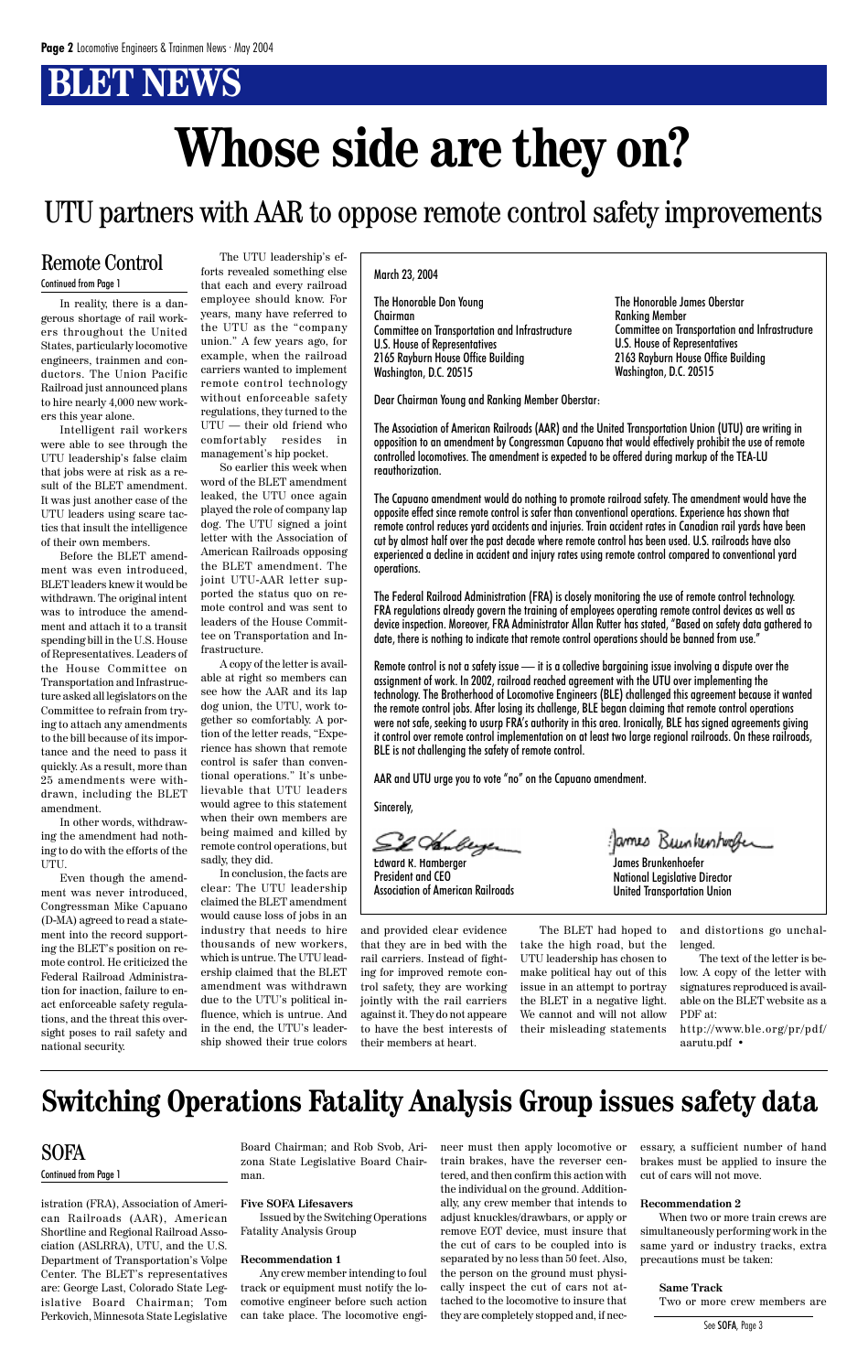# **BLET NEWS**

A total of 53 communities have enacted remote control safety resolutions, including Houston and San Francisco.

All resolutions call upon the Federal Railroad Administration (FRA) to enact enforceable regulations, as opposed to recommended guidelines, to make remote control operations safer.

The operation of remote control trains in the United States remains virtually unregulated. To date, the FRA has only issued recommended guidelines for remote control train operations. As opposed to federal regulations, which must be enforced, railroad

companies often ignore the recommended guidelines in the day-to-day operation of remote control trains.

Most recently, the cities of Houston and San Francisco have passed remote control safety resolutions,

in addition to San Francisco County. Thus far, 38 cities, 15 counties, and 16 AFL-CIO State Federations have enacted remote control safety resolutions.

#### **Houston, Texas**

On April 14, the Houston City Council passed a resolution opposing the use of remote control locomotives within its city limits.

BLET Texas State Legislative Board (TSLB) Chairman Terry Briggs said "Houston is the fourth largest city in the United States. I commend the Council members and the Mayor for adding this city's voice to the growing number of other communities who are concerned about the safety of their citizens who live, work and go to school near where remote control is in use. This is an important contribution to the process that, hopefully, will lead to regulation of remote control

"Getting this resolution has been a long, difficult process," he continued. "We first started the idea of a resolution in Houston more than 18 months ago when Gil Gore, General Chairman UP Southern Region, authorized then-Vice Chairman Rodney Stutes to work in conjunction with the Texas State Legislative Board on this project. We began a process of coalition building between members of the city council,

other labor organizations, and community and civic groups. This process was primarily accomplished through the efforts of Herb Yambra, 2nd Vice Chairman, TSLB, and his wife Kathy, GIA Texas Legislative Representative, who worked with Brother Stutes until his untimely death in February of 2003. Since that time, Brother Herb and Sister Kathy have done the bulk of the work that was needed to get the resolution passed and they deserve the bulk of the credit.

"But we would be remiss if we did not recognize that this was a joint ef-

> fort with many participants," Brother Briggs said. "Thanks must also go to Gil Gore and all his Vice Chairmen, including Dave Phillips. Bob Tramuto, Attorney for the law firm of Jones and Granger and Richard Shaw, Secretary-Trea-

surer of the Harris County AFL-CIO, both helped out immensely. Also, thanks go to Council Member Carol Alvarado, who carried the resolution for us."

Brother Briggs said that the supporters in Houston are too numerous to list, but the list includes all the participants and organizers of the rallies that raised public awareness of this issue, "especially all the BLET members who participated, and, therefore, assumed ownership of their Union's activities." Family members and GIA officers and members also participated and continue to be very supportive, he said.

Additionally, many local, state and federal elected officials, as well as community and civic groups showed their support of the resolution by calling or sending letters to the City Council.

"This could not have been done without all the cooperation, help and support of everyone in this coalition," he concluded. "In the end however, I think that those who knew him would agree that Brother Stutes is looking

down in approval of the final outcome."

#### **San Francisco (city and county)**

The City of San Francisco adopted a resolution on March 16 opposing remote control locomotives and calling on

the FRA to develop comprehensive guidelines to govern operation of the technology. The same resolution was adopted by the county of San Francisco.

According to BLET California State Legislative Board Chairman Tim Smith, the passage of the resolution was the result of hard work by two BLET Division 65 officers, Legislative Representative Sean Morgan and Local Chairman Martin Jaeger.

"These two BLET officers represent the interests primarily of Amtrak and Cal-Train," he said. "They are an example of how our Brotherhood should work. As the saying goes, 'One for All and All for One' ...our battles are the BLET's battles, to fight together."

Chairman Smith also thanked the San Francisco Board of Supervisors and Supervisor Sophie Maxwell for passing the resolution.

#### **Totals**

In addition to San Francisco and Houston, 36 U.S. cities have adopted similar resolutions: Baton Rouge, La.; Detroit, Mich.; Shreveport, La.; Marysville, Mich.; Boston, Mass.; Cleveland, Ohio; Pine Bluff, Ark.; North Little

Rock, Ark.; Beardstown, Ill.; Bakersfield, Calif.; Woodbridge, N.J.; Maple Heights, Ohio; Alliance, Neb.; Evansville, Ind.; Dupo, Ill.; Durand, Mich; Flat Rock, Mich.; Woodhaven, Mich.; Flint, Mich.; Sparks, Nev.; Commerce, Calif.; Clinton, Iowa; Montebello, Calif.; Saginaw, Mich.; Mankato, Minn.; Wamac, Ill.; St. Louis, Mo.; River Rouge, Mich.; Melvindale, Mich.; Redford Township, Mich.; Irvington, Ill.; Berwyn, Ill.; Allen Park, Mich.; Central City, Ill.; Carteret, N.J.; and Toledo, Ohio.

Also, 14 other counties have passed remote control resolutions. They are: Douglas County, Wisc.; West Baton Rouge Parish, La.; Point Coupee Parish, La.; Cuyahoga County, Ohio; Huron County, Ohio; Erie County, Ohio; Whitley County, Ky.; Unicoi County, Tenn.; Contra Costa County, Calif.; Knox County, Tenn.; Clinton County, Iowa; Harris County, Texas; Roanoke County, Va.; and Greenup County, Ky.

#### **On the Web**

A complete list of remote control safety resolutions is available at: http://www.ble-t.org/remotecontrol/ resolutions.asp. •

#### **SOFA**

# **Houston, San Francisco pass safety resolutions**

List of communities asking FRA for enforceable remote control safety rules grows to 53

In Florida, another accident, another near miss



At the CSX terminal in Tampa in March 19, a remote control assignment working the north end of the yard derailed two box cars. The accident occurred when the RCO crew switched two cars into a track without properly securing. This resulted in a rollout to the lead where the assignment was switching. The derailed box cars came within inches of support beams to a highway overpass. This is the second accident in seven months by RCO assignments where this overpass was narrowly missed. The last one involved a loaded tank car in August 2003.

**" I think those who knew him would agree that Brother Stutes is looking down in approval of the final outcome."**

—Terry Briggs, BLET Texas State Legislative Board Chairman

prohibited from switching into the same track at the same time, without establishing direct communication with all crew members involved.

#### **Adjacent Track**

Protection must be afforded when there is the possibility of movement on adjacent tracks(s). Each crew will arrange positive protection for (an) adjacent track(s) through positive communication with yardmaster and/or other crew members.

#### **Recommendation 3**

At the beginning of each tour of duty, all crew members will meet and discuss all safety matters and work to be accomplished. Additional briefings will be held any time work changes are made and when necessary to protect their safety during their performance of service.

#### **Recommendation 4**

When using radio communication, locomotive engineers must not begin any shove move without a specified distance from the person controlling the move. Strict compliance with "distance to go" communication must be maintained.

When controlling train or engine movements, all crew members must communicate by hand signals or radio signals. A combination of hand and radio signals is prohibited. All crew members must confirm when the mode of communication changes.

#### **Recommendation 5**

Crew members with less than one year of service must have special attention paid to safety awareness, service qualifications, on-the-job training, physical plant familiarity, and overall ability to perform service safely and efficiently. Programs such as peer review, mentoring, and supervisory observation must be utilized to insure employees are able to perform service in a safe manner. •

#### Continued from Page 2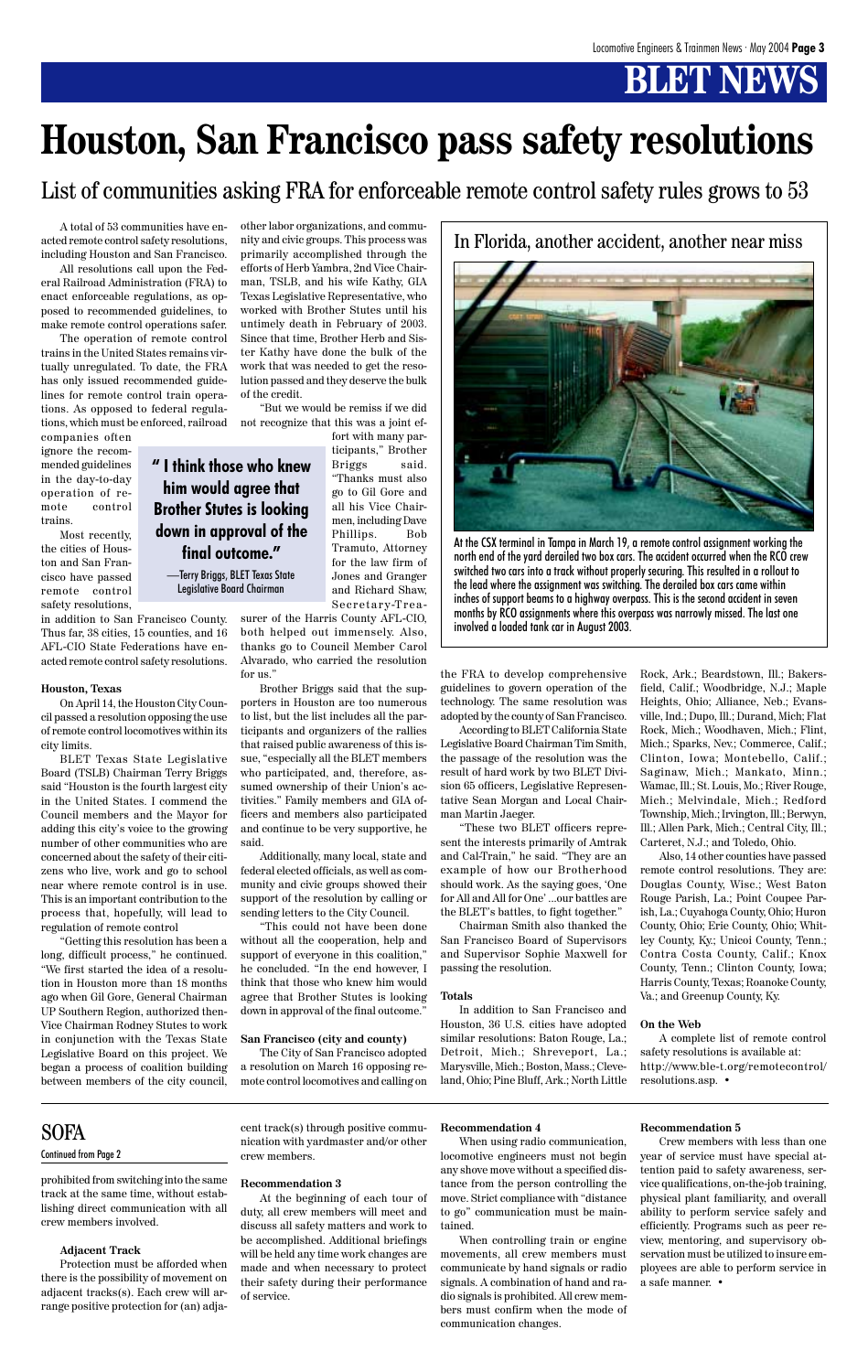# **PASSENGER RAIL NEWS BRIEFS**

**Date:** Wednesday, August 18, 2004 **Entry Fee:** \$80.00/player **Format:** Four Man Scramble/Red-White-Blue

> **CHECK-IN/CONTINENTAL BREAKFAST — 7:30 a.m. SHOTGUN START — 8:30 a.m.**

#### **FOUR MAN TEAMS**

List other players you would like to play with, or other players that you are registering.

1.

2.

3.

4.

**NAME HCP/AV SCORE COST** (\$80 per player)

|                                                                                                                                                                             | Please mail this form, along with check or money order payable to "Rick Fuller," to:<br><b>Rick Fuller</b><br><b>2004 IWC Golf Tournament</b><br><b>27 Blackberry Lane</b> |  |
|-----------------------------------------------------------------------------------------------------------------------------------------------------------------------------|----------------------------------------------------------------------------------------------------------------------------------------------------------------------------|--|
| If you're a single, we will place you. Give at least a two-day notice if playing as a single. Registration deadline is July 18 and the<br>maximum number of players is 120. |                                                                                                                                                                            |  |
|                                                                                                                                                                             | TOTAL \$:                                                                                                                                                                  |  |
| 4.                                                                                                                                                                          |                                                                                                                                                                            |  |
| 3.                                                                                                                                                                          |                                                                                                                                                                            |  |
|                                                                                                                                                                             |                                                                                                                                                                            |  |

**Los Lunas, NM 87301 Phone: (505) 865-1395**

**Golfweek Magazine:** Ranked Paa-Ko Ridge as one of the Top 100 Modern Courses in America (#23) **Golf Digest:** Ranked Paa-Ko Ridge as one of America's 100 Greatest Public Courses (#29) **Golf Magazine:** Ranked Paa-Ko Ridge as one of the Top 100 You Can Play in America (#43)



**Registration Deadline:** July 18, 2004 **Includes:** Continental breakfast; Golf cart and range balls **Prizes:** Longest drive, closest to pin, etc...

### For new NJ Transit trains, a rough ride

With advanced technology and the latest amenities, NJ Transit's new rail passenger car was supposed to make commuting easier.

Instead, the model, called the Comet V (five), has produced tedious travel delays and routine aggravations ever since it started carrying New Jersey riders back in the fall of 2002.

First, there were computer glitches that caused the trains to shut down en route. Then came a nagging series of door malfunctions that riders say still have not been fixed.

On top of that, the very comforts that transit officials bragged about in a news conference two years ago have turned out to be less than comfortable. Take, for example, the Comet V's public address system. More often than not, it spews annoying static.

What else? The ticket holders are ripping the new red seats. The faucets in the restrooms do not work correctly. The windows leak. The electronic message screens sometimes announce the wrong station.

All this for rail cars that cost between \$890,000 and \$1 million apiece.

"It's some of the worst new equipment I've seen," said Bob Vallochi, general chairman of the Brotherhood of Locomotive Engineers and Trainmen. "They arrived dead on arrival."

NJT officials say it's normal for new rail cars to have kinks that need to be ironed out. After the manufacturer, Alstom Transport of France, provided a test model of the Comet V a few years ago, NJT crews found 260 things that needed to be fixed before the rest of the cars could be completed.

Once the trains started running on regular schedules, the railroad identified another batch of flaws that needed to be resolved. NJT has a list of 60 "modifications" that still need to be done, including things like the public address system and the doors.

At present, Alstom has about 25 employees at NJ Transit's various rail yards, working on improving the cars. *(From the Star-Ledger.)* •

### TSA to test rail security at Maryland station

The government plans to use a sub-

urban Maryland train stop to test the feasibility of security checks for rail passengers, a response to last month's deadly railway bombings in Madrid.

The testing in New Carrollton, Md., is expected to begin by the end of May and last 60 to 90 days, Transportation Security Administration spokesman Darren Kayser said.

Kayser said the TSA is looking at a range of technologies and hasn't decided how many kinds of equipment to test or in what combination. An important question is how quickly machines can check people and luggage, he said.

The site was chosen because it presents challenges likely to be faced in screening railway passengers for weapons or explosives.

The platform is open to the elements and serves a mix of people, including rush-hour commuters and longer-distance passengers, Kayser said. The agency intends to screen Amtrak riders and is in talks with the Maryland Transit Administration, which operates the MARC commuter rail system, about participating.

Easy access to railways makes them vulnerable to terrorist attacks. In 1995, cultists unleashed nerve gas in a Tokyo subway, killing 12. Recently, the FBI and the Homeland Security Department warned that terrorists might strike trains and buses in major U.S. cities using bombs concealed in bags or luggage.

The key problem in screening railway passengers is doing it fast enough so the trains can still run on time.

Amtrak spokesman Dan Stessel said the railroad is pleased the TSA is turning its attention to ground-based security. The agency spends the vast majority of its budget on aviation security.

"We will continue to work cooperatively with them in their efforts," said Stessel.

*(From the Associated Press.)* •

SEPTA officials are looking at a \$70 million deficit for its fiscal 2005 budget that its general manager, Faye Moore, calls "one of the greatest financial crises in the history of SEPTA."

### SEPTA facing 'crisis' with \$70 million deficit

The agency has proposed a \$920 million budget and has not asked for fare boosts or service cutbacks.

Not yet, at least.

What SEPTA is asking for is "longterm predictable funding," said agency spokesman Richard Maloney.

"We need a source of revenue from the state," he said. "Probably a tax, but it wouldn't have to be."

State legislators have not increased the subsidy to SEPTA in six of the past nine years, Maloney said. If the state had given the agency a 3 percent cost of living each of the last nine years, "we'd be hunky-dory," he said.

SEPTA will hold public hearings next month in the five-county area, urging citizens to lobby their state legislators to pass such a tax or subsidy.

Also, SEPTA officials will provide general information on possible options for the deficit, "including steep fare increases and significant service reductions," according to a news release.

The public hearings in Philadelphia will be held on May 20 at 11 a.m. and 5 p.m. in the Pennsylvania Convention Center, located at 1101 Arch Street, Room 204.

Any comments or complaints can be sent through e-mail at opbud@septa.org or by mail to 1234 Market St., 10th floor, Philadelphia, Pa. 19107.

*(From the Philadelphia Daily News)*. •

### Report: Metro-North employees in pay scam

More than 40 Metro-North employees were found over the course of almost a year to have left work when they were supposed to be repairing and inspecting cars in an upstate New York railyard.

Investigators with the MTA Inspector General's Office witnessed dozens of nighttime employees exiting the Croton-Harmon facility in Croton-on-Hudson during a 10-month probe. They headed to a pizzeria, bars or simply home, staying away for far longer than their 30-minute lunch break.

They escaped notice by having colleagues punch them out using a timeclock that is not monitored by a security camera, or after supervisors signed time cards with no departure time stamps, according to an Inspector General's report acquired under the Freedom of Information Act.

Most of the abuse occurred last spring and summer. In all, 42 people were found during that period to have collected more than 260 hours of undeserved pay, the report said. With employees at the yard each earning from \$15 to \$30 an hour not including benefits, the lost pay totals at least \$4,000.

*(From New York Newsday.)* •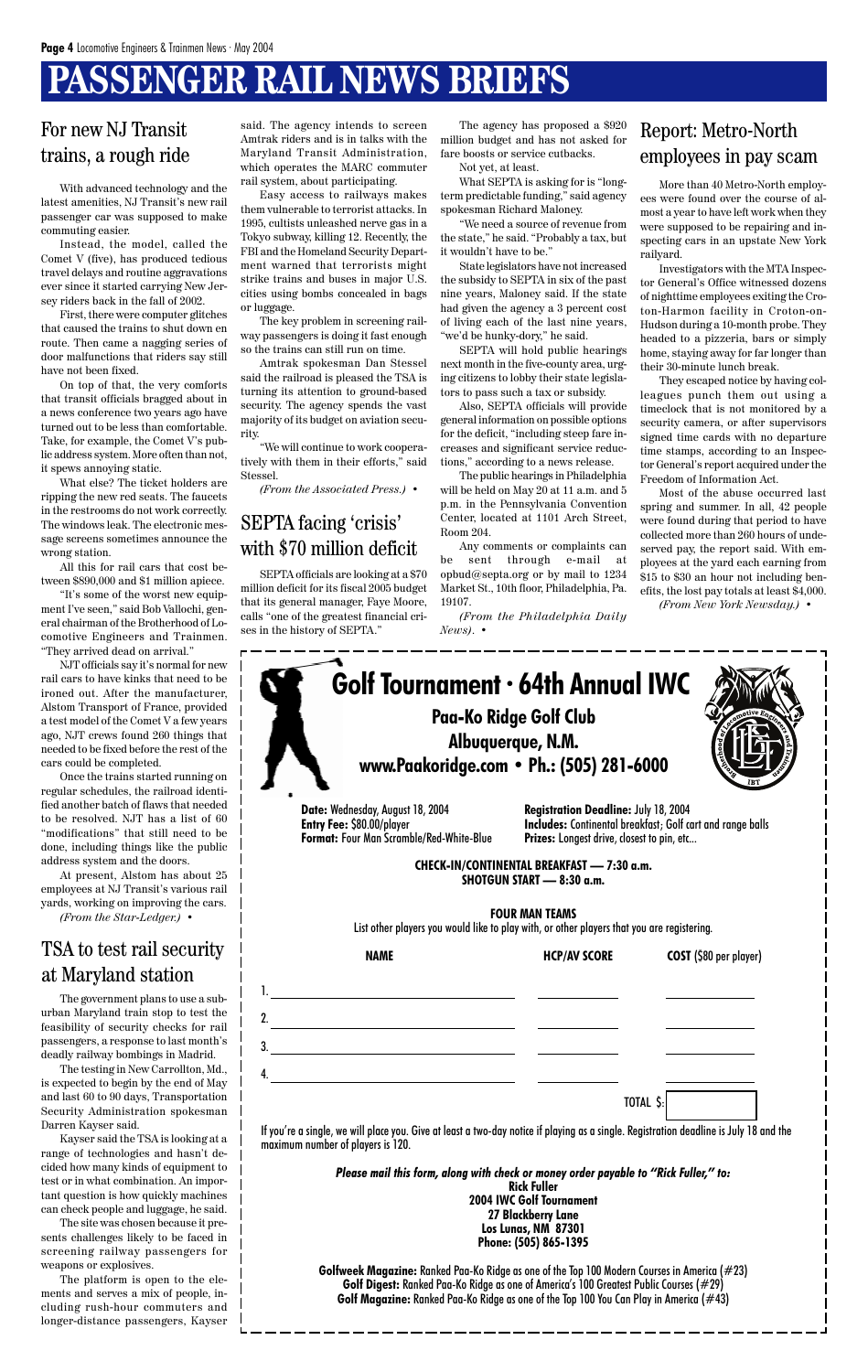# **RAILROAD RETIREMENT NEWS**

Employers and employees covered by the Railroad Retirement Act pay higher retirement taxes than those covered by the Social Security Act, so that railroad retirement benefits remain substantially higher than social security benefits.

The following questions and answers show the differences in railroad retirement and social security benefits payable at the close of the fiscal year ending September 30, 2003. It also shows the differences in age requirements and payroll taxes under the two systems.

**1. How do the average monthly railroad retirement and social security benefits paid to retired employees and spouses compare?**

The average age annuity being paid by the Railroad Retirement Board at the end of fiscal year 2003 to career rail employees was \$2,000 a month, and for all retired rail employees the average was \$1,555. The average age retirement benefit being paid under social security was \$900 a month. Spouse benefits averaged \$600 a month under railroad retirement compared to \$440 under social security.

The Railroad Retirement Act also provides supplemental railroad retirement annuities of between \$23 and \$43 a month, which are payable to employees who retire directly from the rail industry with 25 or more years of service.

#### **2. Are the benefits awarded to recent retirees generally greater than the benefits payable to those who retired years ago?**

Yes, because recent awards are based on higher average earnings. For career railroad employees retiring at the end of fiscal year 2003, regular annuity awards averaged over \$2,625 a month while monthly benefits awarded to workers retiring at full retirement age under social security averaged about \$1,205. If spouse benefits are added, the combined benefits for the employee and spouse would approximate \$3,700 under railroad retirement coverage, compared to \$1,805 under social security. Adding a supplemental annuity to the railroad family's benefit increases average total benefits for current career rail retirees to over \$3,735 a month.

**3. How much are the disability benefits currently awarded?**

Disabled railroad workers retiring directly from the railroad industry at the end of fiscal year 2003 were awarded over \$2,240 a month on the average while awards for disabled workers under social security averaged almost \$925.

While both the Railroad Retirement and Social Security Acts provide benefits to workers who are totally disabled for any regular work, the Railroad Retirement Act also provides disability benefits specifically for career employees who are disabled for work in their regular railroad occupation. Career employees may be eligible for such an occupational disability annuity at age 60 with 10 years of service, or at any age with 20 years of service.

**4. Can railroaders retire at earlier ages than workers under social security?**

Railroad employees with 30 or more years of creditable service are eligible for regular annuities based on age and service the first full month they are age 60, and rail employees with less than 30 years of creditable

service are eligible for regular annuities based on age and service the first full month they are age 62.

No early retirement reduction applies if a rail employee retires at age 60 or older with 30 years of service and his or her retirement is after 2001, or if the employee

retired before 2002 at age 62 or older with 30 years of service. Early retirement reductions are

otherwise applied to annuities awarded before full retirement age—the age at which an employee can receive full benefits with no reduction for early retirement. This ranges from age 65 for those born before 1938 to age 67 for those born in 1960 or later, the same as under social security.

Under social security, a worker cannot begin receiving retirement benefits based on age until age 62, regardless of how long he or she worked, and social security retirement benefits are reduced for retirement prior to full retirement age regardless of years of coverage.

#### **5. Does social security offer any benefits that are not available under railroad retirement?**

Social security does pay certain types of benefits that are not available under railroad retirement. For example, social security provides children's benefits when an employee is disabled, retired or deceased. Under current law, the Railroad Retirement Act only provides children's benefits if the employee is deceased.

However, the Railroad Retirement Act includes a special minimum guaranty provision which ensures that railroad families will not receive less in monthly benefits than they would have if railroad earnings were covered by social security rather than railroad retirement laws. This guaranty is intended to cover situations in which one or more members of a family would otherwise be eligible for a type of social security benefit that is not provided under the Railroad Retirement Act. Therefore, if a retired rail employee has children who would otherwise be eligible for a benefit under social security, the employee's annuity can be increased to reflect what social security

would pay the family.

**6. How much are monthly benefits for survivors under railroad retirement and social security?**

Survivor benefits are generally higher if payable by the Board rather than social security. At the end of fiscal year 2003, the average annuity being paid to all aged and disabled widow(er)s averaged \$980 a month, compared to \$855 under social security. Benefits awarded by the Board at the end of fiscal year 2003 to aged and

disabled widow(er)s of railroaders averaged about \$1,335 a month, compared to about \$735 under social security.

The annuities being paid at the end of fiscal year 2003 to widowed mothers/ fathers averaged \$1,280 a month and children's annuities averaged \$745,

> compared to \$645 and \$590 a month for widowed mothers/fathers and children, respectively, under social security.

Those awarded at the end of fiscal year 2003 averaged \$1,320 a month for widowed mothers/fathers and \$890 a month for children

under railroad retirement, compared to \$650 and \$610 for widowed mothers/ fathers and children, respectively, under social security.

The benefits to aged and disabled widow(er)s and widowed mothers/fathers at the end of fiscal year 2003 reflect the Railroad Retirement and Survivors' Improvement Act of 2001.

#### **7. How do railroad retirement and social security lump-sum death benefit provisions differ?**

Both the railroad retirement and social security systems provide a lumpsum death benefit. The railroad retirement lump-sum benefit is generally payable only if survivor annuities are not immediately due upon an employee's death. The social security lump-sum benefit may be payable regardless of whether monthly benefits are also due. Both railroad retirement and social security provide a lump-sum benefit of \$255. However, if a railroad employee completed 10 years of service before 1975, the average railroad retirement lump-sum benefit payable is \$960. Also, if an employee had less than 10 years of service, but had at least 5 years of such service after 1995, he or she would have to have had an insured status under social security law (counting both railroad retirement and social security credits) in order for the \$255 lump-sum benefit to be payable.

The social security lump sum is generally only payable to the widow or widower living with the employee at the time of death. Under railroad retirement, if the employee had 10 years of service before 1975, and was not survived by a living-with widow or widower, the lump sum may be paid to the funeral home or the payer of the funeral expenses.

The railroad retirement system also provides, under certain conditions,

a residual lump-sum death benefit which ensures that a railroad family receives at least as much in benefits as the employee paid in railroad retirement taxes before 1975. This benefit is, in effect, a refund of an employee's pre-1975 railroad retirement taxes, after subtraction of any benefits previously paid on the basis of the employee's service. However, an employee's benefits generally exceed taxes within two years; this death benefit is, consequently, seldom payable.

**8. How do railroad retirement and social security payroll taxes compare?**

Railroad retirement payroll taxes, like railroad retirement benefits, are calculated on a two-tier basis. Rail employees and employers pay tier I taxes at the same rate as social security taxes,

7.65 percent, consisting of 6.20 percent on earnings up to \$87,900 in 2004 and 1.45 percent for Medicare hospital insurance on all earnings.

In addition, rail employees and employers both pay tier II taxes which are used to finance railroad retirement benefit payments over and above social security levels.

Beginning with the taxes payable for calendar year 2004, tier II taxes on both employers and employees are based on an average account benefits ratio. Depending on that ratio, the tier II tax rate for employers will range between 8.20 percent and 22.10 percent, while the tier II tax rate for employees will be between 0 percent and 4.90 percent.

In 2004, the tier II tax rate on employees is 4.90 percent and on rail employers it is 13.10 percent on employee earnings up to \$65,100.

**9. How much are regular railroad retirement taxes for an employee earning \$87,900 in 2004 compared to social security taxes?**

The maximum amount of regular railroad retirement taxes that an employee earning \$87,900 can pay in 2004 is \$9,914.25, compared to \$6,724.35 under social security. For railroad employers, the maximum annual regular retirement taxes on an employee earning \$87,900 are \$15,252.45 compared to \$6,724.35 under social security.



Employees earning over \$87,900, and their employers, will pay more in retirement taxes than the above amounts because the Medicare hospital insurance tax of 1.45 percent is applied to all earnings. •

# **Benefits under Railroad Retirement, Social Security**

#### Capuano Continued from Page 1

#### rity risk to the forefront."

Even though the FRA is currently conducting a safety audit on the use of remote control, as requested by the Senate Committee on Commerce, Science and Transportation, Congressman Capuano said he is concerned with evaluation of the results.

"I would encourage all members of the Committee to join me in watching with interest as the FRA compiles data related to these operations," he

said. "I am very concerned that the data that is collected will be evaluated objectively. The safety of the railroad's employees, the public and our communities depend on it."

The Executive Committee of the AFL-CIO's Transportation Trades Department, representing 35 member unions, unanimously approved a policy resolution on March 7 that calls for an end to remote control train operations.

The BLET represents 50,000 active and retired members and is a Division of the Teamsters Rail Conference. •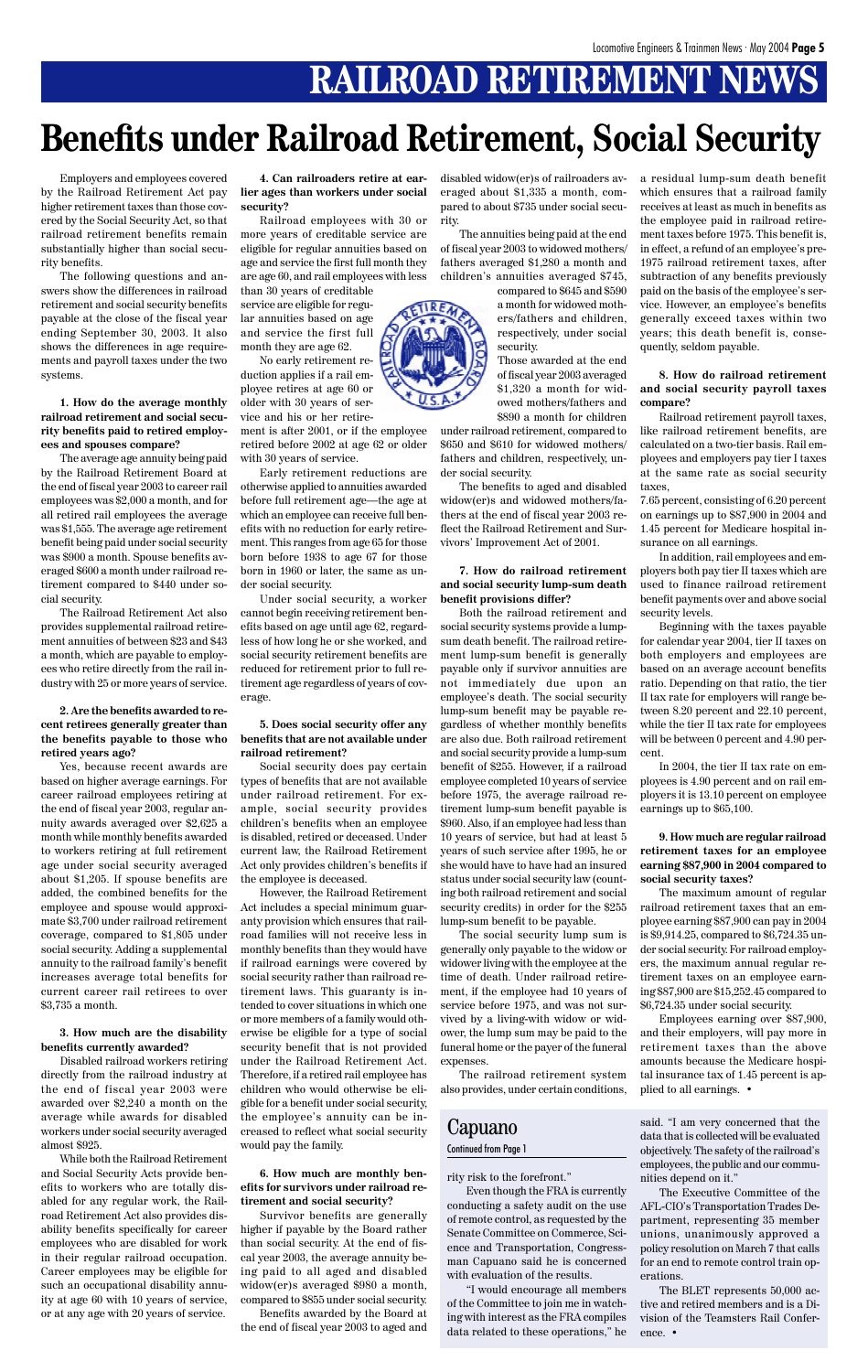# **BT NEWS**

Pat and Barbie Lynch and the members of BLET Division 446 (Gallup, N.M.) will host the 64th annual IWC in Albuquerque, N.M., from August 17-22.

Reservations can be made at the Hyatt Regency Albuquerque (300 Tijeras NW, Albuquerque, NM 87102) by calling: (505) 842-1234. The BLET room rate is \$99 per night. The deadline for this rate is July 4. After July 4, any rooms still available will be \$199 per night.

The IWC is encouraging members to register early for the 2004 convention. A \$20 registration discount is being offered to those whose registration forms are postmarked by June 6, 2004. Members who register before that date will pay \$55; members who register after that date will have to pay \$75.

Members with questions can contact Chairman Pat Lynch at (505) 870- 7150 or  $\n$ ptlynch@earthlink.net>.

In addition, members who register before June 6 will be entered into a drawing to win one of three prizes. First prize is a custom made-to-order leather briefcase. Second prize is a custom made-to-order western trophy belt buckle donated by Red Bluff Buckle Co. of Continental Divide, N.M. Third prize is a custom embroidered Carhartt jacket.

Activities available are a golf tournament, tour of Santa Fe, N.M., an allyou-can-eat steak and chicken breast dinner, and a banquet on the last night of the convention. The golf tournament will take place at the Paa-Ko Ridge Golf Club, voted one of the best new clubs in the nation.

Also available will be a variety of educational workshops for Local Chairmen, Secretary-Treasurers and Legislative Representatives.

**IWC 2004**



#### **Tentative Schedule of Events**

• August 17: Pre Registration; Possible casino night and/or team roping.

• August 18: Golf tournament (7 or 8 a.m.); Tour of Santa Fe (7 or 8 a.m.);

#### **HOTEL RESERVATIONS**

Contact the Hyatt Regency Albuquerque at (505) 842-1234. Be sure to ask for the special BLET rate of \$99 per night for double occupancy rooms, which is good through July 4, 2004. After July 4, the room rate is \$199 per night.

#### **REGISTRATION INFORMATION**

Registration cost is \$55 per person until June 6. After June 6, registration cost is \$75 per person. Those who register and pay in full before June 6 will be entered into a special drawing for one of three prizes — first prize is a custom made-to-order leather briefcase; second prize is a custom made-to-order western trophy belt buckle; third prize is a custom embroidered Carhartt jacket.

| These activities require an additional cost:<br>• August 18 (Wednesday), tour of Santa Fe, N.M., \$27 per person<br>. August 19 (Thursday), all-you-can-eat steak and chicken breast dinner at Los Amigos, \$20 per person<br>• August 21 (Saturday), banquet, \$10 per person |                                                                                                                                                                                               |  |  |  |
|--------------------------------------------------------------------------------------------------------------------------------------------------------------------------------------------------------------------------------------------------------------------------------|-----------------------------------------------------------------------------------------------------------------------------------------------------------------------------------------------|--|--|--|
| I plan on attending the following workshops: ____ Local Chairman _____ Secretary-Treas. _______ Legislative Rep.                                                                                                                                                               |                                                                                                                                                                                               |  |  |  |
|                                                                                                                                                                                                                                                                                | Calculation of fees (please include payment with this form):                                                                                                                                  |  |  |  |
|                                                                                                                                                                                                                                                                                | Please mail this form, along with check or money order payable to "IWC 2004," to:<br><b>Brother Rick Fuller</b><br>Secretary-Treasurer, IWC 2004<br>27 Blackberry Lane<br>Los Lunas, NM 87031 |  |  |  |
|                                                                                                                                                                                                                                                                                | For additional information: Contact IWC Chairman Pat Lynch at: (505) 870-7150 or email: ptlynch@earthlink.net.                                                                                |  |  |  |

#### *Don't forget to register early to be eligible for the drawing to win special prizes!*

### **64th annual International Western Convention Albuquerque, N.M. • August 17-21, 2004 Chairman: Pat Lynch IWC 2004 Registration Form**

Mixer at the Hyatt, Route 66 theme

(4:30 p.m.).

• August 19: Opening ceremony; Lunch; Afternoon closed meetings; Dinner at Los Amigos (all you can eat steak and chicken).

• August 20: Mtgs., workshops;



Lunch; Dinner on your own.

• August 21:Meetings and workshops; Working lunch; Banquet.

• August 22: IWC delegates mtg.; Possible trip to SW Indian Market. •

## Members can win great prizes by completing early registration

# **64th Annual IWC: Albuquerque, N.M.**

**IWC Golfers**

See Page 4 for registration form

by the Senate Commerce Committee, includes several provisions that are first steps in strengthening rail workers' ability to protect their passengers and the nation's rail industry from terrorist attack, according to AFL-CIO Transportation Trades Department president Edward Wytkind.

The Rail Security Act of 2004 (S. 2273), approved against workers who report rail security lapses. "The men and women who work in passenger and freight rail have a first-hand perspective on what is really happening in their industry. They must be able to share this with both management and law enforcement without worrying that it could somehow cost them their job," Wytkind said.

Thanks to the leadership of Senator Frank Lautenberg (D-NJ), the bill provides rail workers with whistle-blower protections that prohibit retribution or retaliation by management

Additionally, the bill approved today requires Amtrak to adopt a system-wide security plan that includes measures to train workers on security awareness, emergency response, and passenger evacuation training. It also provides funding to better secure tunnels, stations, and trains, as well as to hire additional security personnel.

"There are ways the bill can and should be strengthened, including a curb on the dangerous practice of remote control locomotives and improvements to the whistle-blower provisions.

"We intend to work with Congress over the coming weeks to do just that. We will not rest until all transportation workers are given the full protections and resources they must have," Wytkind said. •

## Rail workers' anti-terrorism efforts aided by Senate action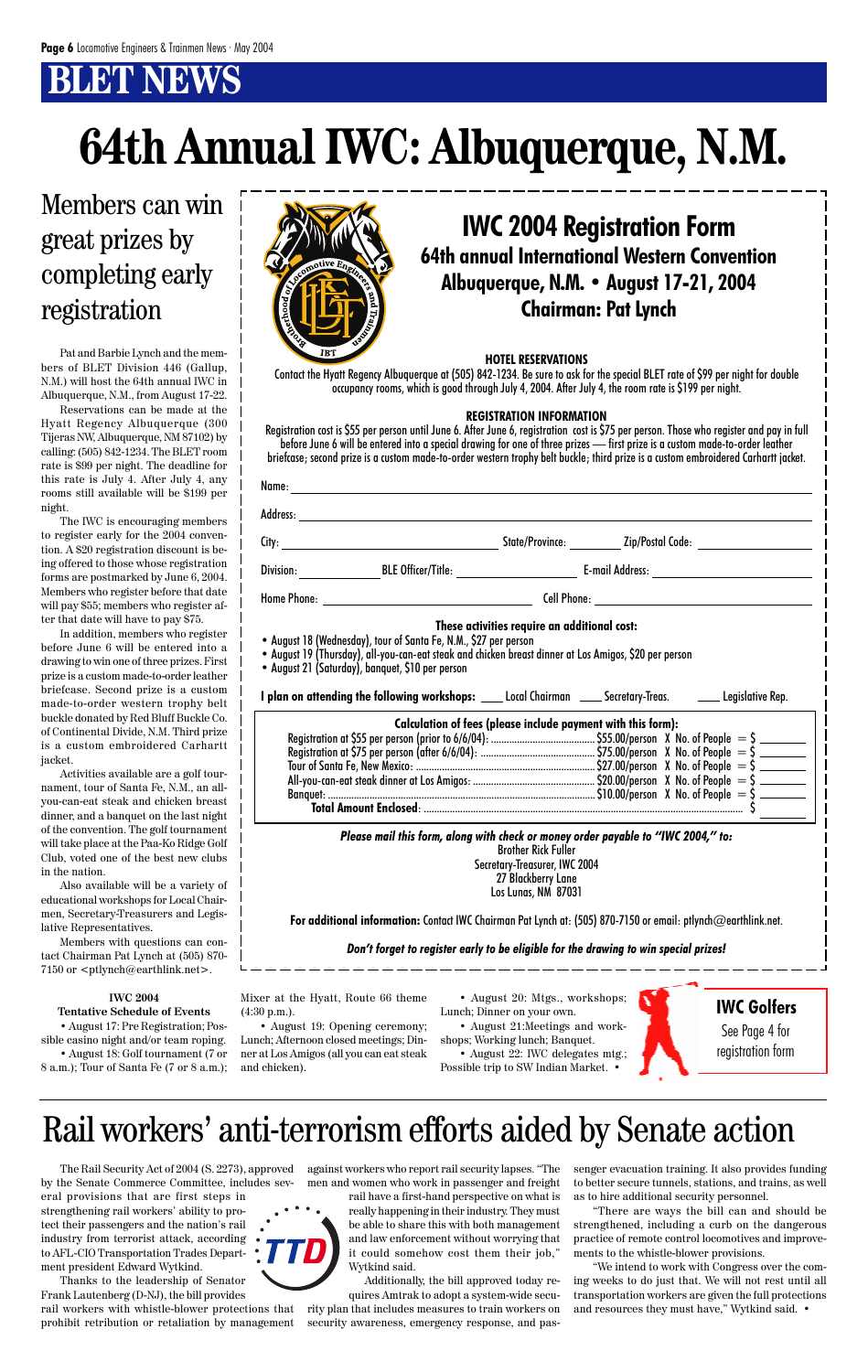# **BLET NEW**

For more information, please contact Brother Peace at (864) 676-0299 or e-mail csx1960@aol.com. •

**KINGLINIE** 

# **77th Annual SMA: Greenville, S.C.**

Brand new merchandise bearing the BLET logo is now available from the Brotherhood of Locomotive Engineers and Trainmen.

Members can download order forms from the website, http://www.blet.org/store, to purchase union-made items such as BLET golf balls and towels, coffee mugs, hats, and t-shirts. The order form will be updated as new merchandise arrives.

To make room for the new merchandise, older BLE items are being sold at a discount of 10 percent or higher. These items — bearing the logo of the Brotherhood of Locomotive Engineers — include sweatshirts, jackets, golf shirts and other merchandise. The

|                                                                                                                                                                                                                                                                | Activities for the                                                                                                                                       |
|----------------------------------------------------------------------------------------------------------------------------------------------------------------------------------------------------------------------------------------------------------------|----------------------------------------------------------------------------------------------------------------------------------------------------------|
|                                                                                                                                                                                                                                                                | whole family at the                                                                                                                                      |
| <b>SMA 2004 Registration Form</b>                                                                                                                                                                                                                              | annual Southeastern                                                                                                                                      |
| <b>77th annual Southeastern Meeting Association</b>                                                                                                                                                                                                            |                                                                                                                                                          |
| Greenville, S.C. • June 13-18, 2004                                                                                                                                                                                                                            | <b>Meeting Association</b>                                                                                                                               |
| <b>HOTEL RESERVATIONS</b><br>Contact the Hyatt Regency at (864) 235-1234 or (800) 233-1234.<br>Be sure to ask for the BLET room rate of \$99 per night. Registration deadline for the BLET rate is May 10, 2004.                                               | There's something for the whole<br>family at the 77th Annual BLET-GIA<br>Southeastern Meeting Association in<br>Greenville, S.C., from June 13-18.       |
| <b>REGISTRATION INFORMATION</b><br>Registration costs/activity fee is \$60 per person attending. All BLET members must pay \$20 SMA dues. There is also a \$45 per person<br>golf tournament fee, which includes green fees, lunch, transportation and prizes. | BLET and GIA members will have<br>the opportunity to participate in vari-<br>ous educational workshops, such as<br>Local Chairman, Legislative Represen- |
|                                                                                                                                                                                                                                                                | tative and Secretary-Treasurer classes.<br>In addition, representatives from the                                                                         |
|                                                                                                                                                                                                                                                                | U.S. Railroad Retirement Board and                                                                                                                       |
|                                                                                                                                                                                                                                                                | United Healthcare will be on hand to<br>answer questions.                                                                                                |
|                                                                                                                                                                                                                                                                | Hosted by Brother Roger Peace and                                                                                                                        |
|                                                                                                                                                                                                                                                                | the members of BLET Division 598<br>(Greenville, S.C.), numerous social ac-                                                                              |
|                                                                                                                                                                                                                                                                | tivities have been planned, including                                                                                                                    |
|                                                                                                                                                                                                                                                                | (but not limited to) a casino night, golf<br>tournament, Frankie's Fun Park, a bar-                                                                      |
|                                                                                                                                                                                                                                                                | becue, a fashion show and luncheon,                                                                                                                      |
| If you are interested in any of the following activities, please indicate the number attending<br>so we know how many plan to participate.                                                                                                                     | and a 1950s themed banquet on the last<br>night of the convention.<br>There are numerous tourist desti-                                                  |
| 1. Casino Night                                                                                                                                                                                                                                                | nations in Greenville, including the<br>Cherokee Foothills, Paris Mountain                                                                               |
| 4. BBQ at Hyatt with entertainment<br>5. Fashion Show and Lunch<br>6. Banquet on Thursday with 1950s theme<br><b>Golf Tournament</b>                                                                                                                           | State Park, various nature reserves,                                                                                                                     |
| 3.<br>Frankie's Fun Park_<br>(Please note that these are only some of the activities we have planned.)                                                                                                                                                         | waterfalls, scenic rivers, and the                                                                                                                       |
|                                                                                                                                                                                                                                                                | Greenville Zoo. Greenville is also the<br>home of baseball legend Shoeless Joe                                                                           |
|                                                                                                                                                                                                                                                                | Jackson. Popular destinations for base-                                                                                                                  |
| Will you be using the free day care service that will be provided? Yes ________ No ________                                                                                                                                                                    | ball enthusiasts include the Shoeless                                                                                                                    |
|                                                                                                                                                                                                                                                                | Joe Jackson grave site, the Shoeless<br>Joe Jackson Memorial Park, and the                                                                               |
| <b>Registration Fees</b>                                                                                                                                                                                                                                       | Shoeless Joe Jackson Plaza Statue &                                                                                                                      |
| • Activity fee: \$60.00 (All attendees 13 or older must pay the activity fee)                                                                                                                                                                                  | Fountain. For more tourist information,                                                                                                                  |
| • SMA Dues: \$20.00 (All BLET members must pay SMA dues)<br>• Golf Tournament: \$45.00 per person (Includes green fees, lunch, transportation and prizes)                                                                                                      | visit www.greatergreenville.com<br>Convention activities will take                                                                                       |
|                                                                                                                                                                                                                                                                | place at the Hyatt Regency, in the heart                                                                                                                 |
| Please mail this form, along with check or money order payable to "Roger Peace, Chairman 77th SMA" to:                                                                                                                                                         | of Greenville's business and entertain-                                                                                                                  |
| <b>Roger Peace</b><br>P.O. Box 6831                                                                                                                                                                                                                            | ment district. The deadline for hotel<br>reservations was May 10. Members can                                                                            |
| Greenville, S.C. 29606                                                                                                                                                                                                                                         | still check on hotel reservations by call-                                                                                                               |
|                                                                                                                                                                                                                                                                | ing: (800) 233-1234 or (864) 235-1234.<br>Be sure to ask for the BLET rate of \$99                                                                       |
| For additional information: Contact Brother Peace at: $(864)$ 676-0229; or email: $\lt$ csx1960@aol.com $\gt$ .                                                                                                                                                | per night when calling.                                                                                                                                  |
| Arrival Date: Sunday, June 13, 2003. Check out: Friday, June 18, 2003                                                                                                                                                                                          | Deadline for convention registra-                                                                                                                        |
| Please print your name and division as clearly as possible on this form so that your name tag will be correct.                                                                                                                                                 | tion is June 15.                                                                                                                                         |

BLE merchandise is only available in limited sizes and quantities, and is being sold on a first come, first served basis. An order form is available at: http://www.ble-t.org/store.

All of the items available are unionmade.

# BLET merchandise available

Log on to **www.ble-t.org/store** to purchase this red, white and blue BLET polo shirt.